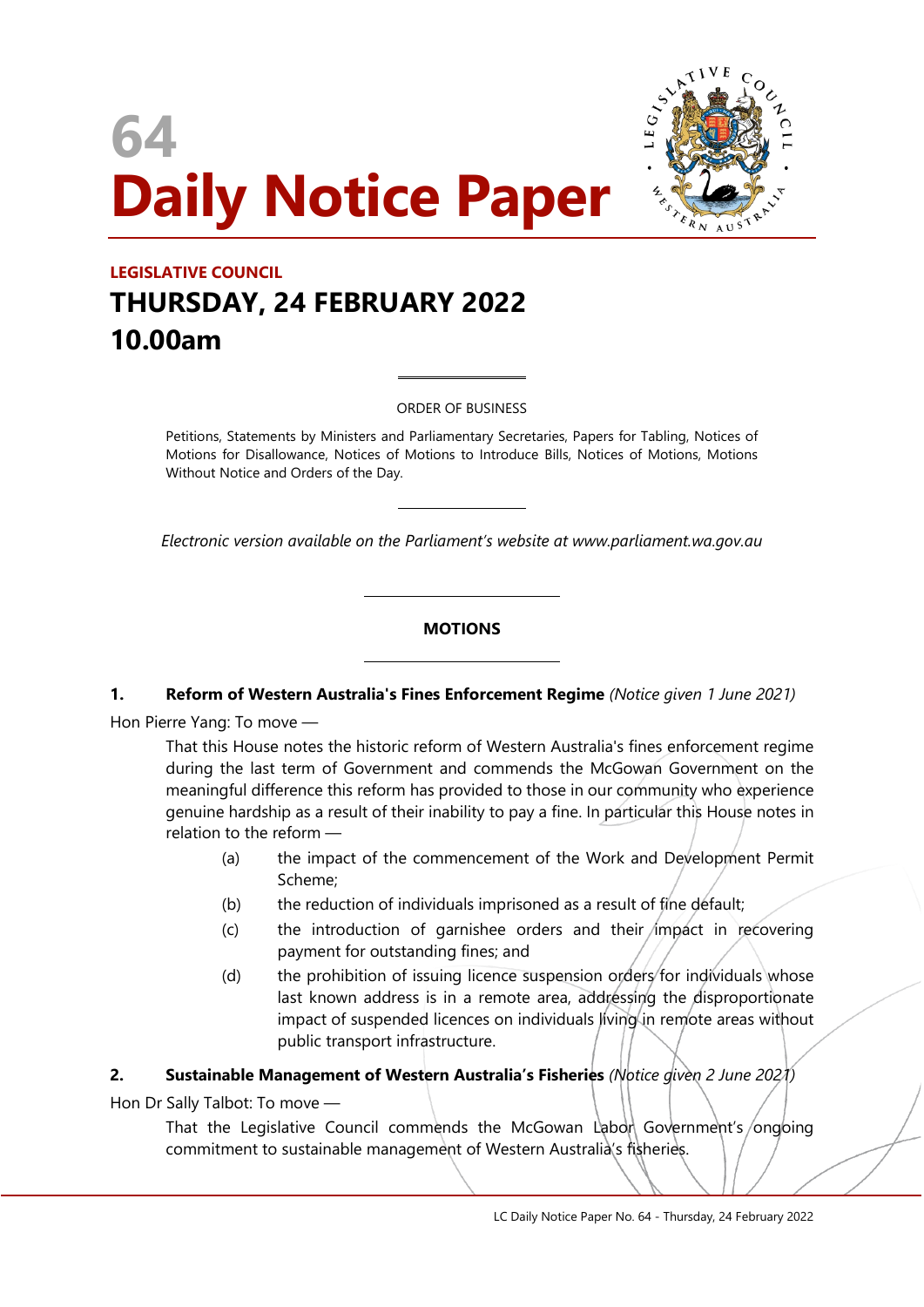# **3. Innovation Voucher Program** *(Notice given 2 June 2021)*

Hon Dan Caddy: To move —

That this House notes the McGowan Government's commitment to foster innovation and grow entrepreneurship in Western Australia through the successful Innovation Voucher Program and by providing initial funding for start-ups and small businesses to commercialise their ideas and create jobs.

# **4. McGowan Labor Government — Machinery of Government Changes** *(Notice given 3 June 2021)*

Hon Peter Collier: To move —

That this House expresses its concern with the McGowan Labor Government's machinery of government changes, in particular the establishment of the Department of Communities, in relation to, amongst other things —

- (a) the impact of the amalgamation of five departments into one with the Department of Communities upon some of Western Australia's most vulnerable people;
- (b) the issues surrounding a lack of leadership and direction within departments; and
- (c) the issues surrounding the duplication of Ministerial responsibility within amalgamated departments.

#### **5. Housing Concerns** *(Notice given 3 June 2021)*

Hon Steve Martin: To move —

That this House expresses its concern with issues within the Housing portfolio, in particular —

- (a) the unacceptable and rising level of homelessness throughout Western Australia;
- (b) the impact of COVID-19 on affordable housing, and
- (c) the shortage of rental housing throughout Western Australia and the shortfall in government provided housing.

#### **6. World Elder Abuse Awareness** *(Notice given 3 June 2021)*

Hon Rosetta Sahanna: To move —

That the Legislative Council notes the McGowan Government's ongoing efforts to combat elder abuse in Western Australia and recognise the importance of World Elder Abuse Awareness Day.

#### **7. Machinery of Government — Outcomes** *(Notice given 15 June 2021)*

Hon Dr Steve Thomas: To move —

That the Legislative Council calls on the Government to identify the costs, savings and outcomes of its Machinery of Government changes implemented on 1 July 2017.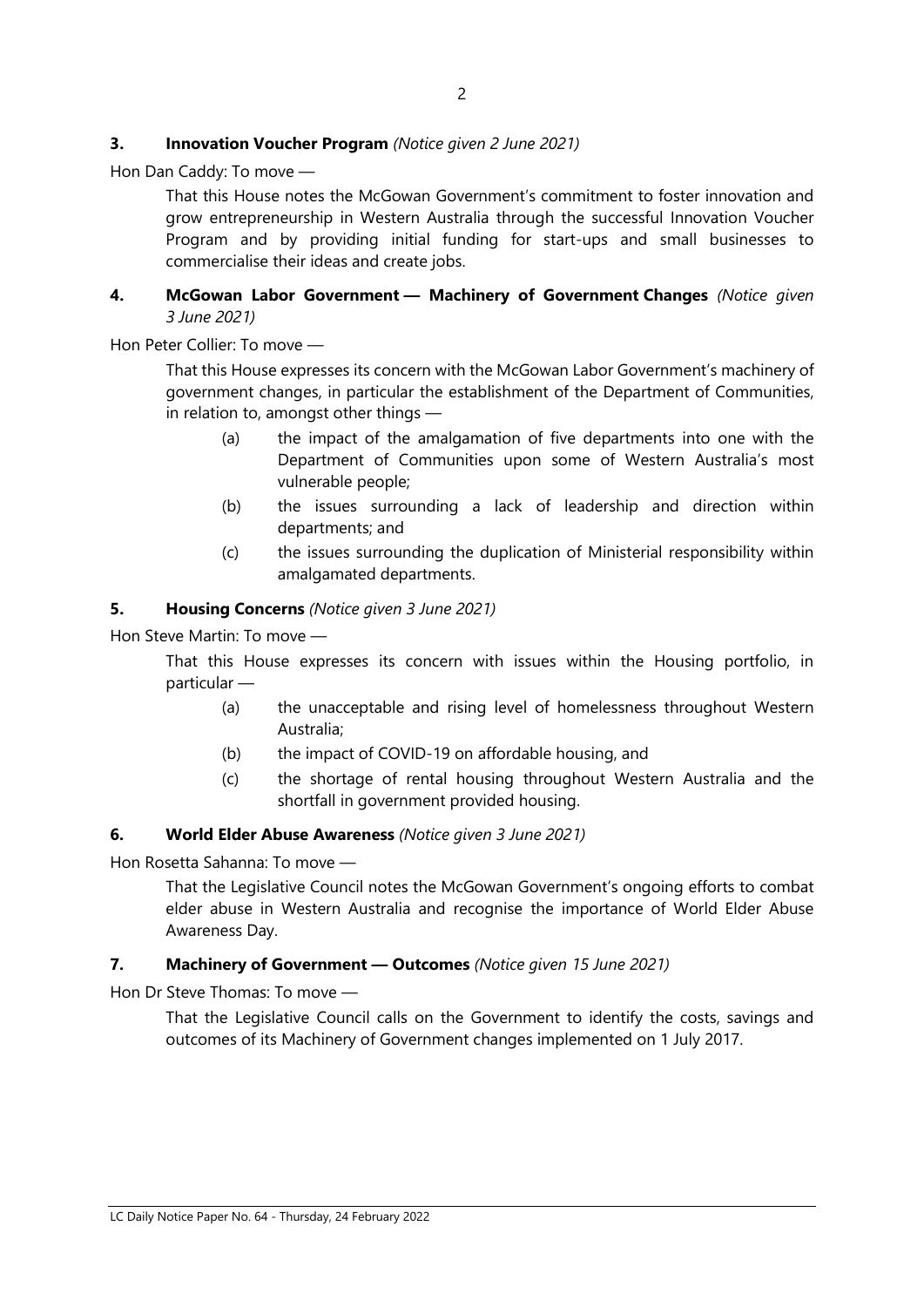# **8. Contribution of WA Police** *(Notice given 15 June 2021)*

Hon Peter Collier: To move —

That this House —

- (1) Recognises the valuable contribution of WA Police to the State.
- (2) Encourages the Labor Government to recognise the significant pressures on all areas of the police force due to factors including —
	- (a) COVID-19;
	- (b) substance abuse throughout the community;
	- (c) cost of living pressures for officers, particularly those serving in remote and regional areas of the State; and
	- (d) increased domestic violence cases,

and calls upon the Government to provide the appropriate salary and conditions accordingly.

# **9. Improved Seniors' Safety and Security Rebate** *(Notice given 16 June 2021)*

Hon Martin Pritchard: To move —

That the Legislative Council notes the McGowan Government's reinstatement of the improved seniors' Safety and Security Rebate and the impact that this \$16 million election commitment will have in ensuring that our seniors are protected and secure in their homes.

# **10. Investment in Early Years** *(Notice given 16 June 2021)*

Hon Donna Faragher: To move —

That this House —

- (a) recognises that the early years are identified as a critical period in a child's life marked by rapid and significant changes in their physical, cognitive, social and emotional development; and
- (b) calls on the McGowan Government to significantly increase its investment in this critical area.

#### **11. Human Rights of People with Disability** *(Notice given 17 June 2021)*

Hon Stephen Pratt: To move —

That the Legislative Council commends the McGowan Labor Government's ongoing commitment to individual and systemic advocacy in Western Australia in working to promote, protect and defend the human rights of people with disability.

# **12. Defence to the Presence of THC in a Driver** *(Notice given 22 June 2021)*

Hon Dr Brian Walker: To move —

That this House urges the McGowan Government to legislate to introduce a complete defence to the presence of THC in a driver's oral fluid or blood in circumstances where —

- (a) the driver has a valid doctor's prescription for a medicine containing THC;
- (b) the offence does not involve dangerous or reckless driving; and
- (c) an officer has not established driver impairment.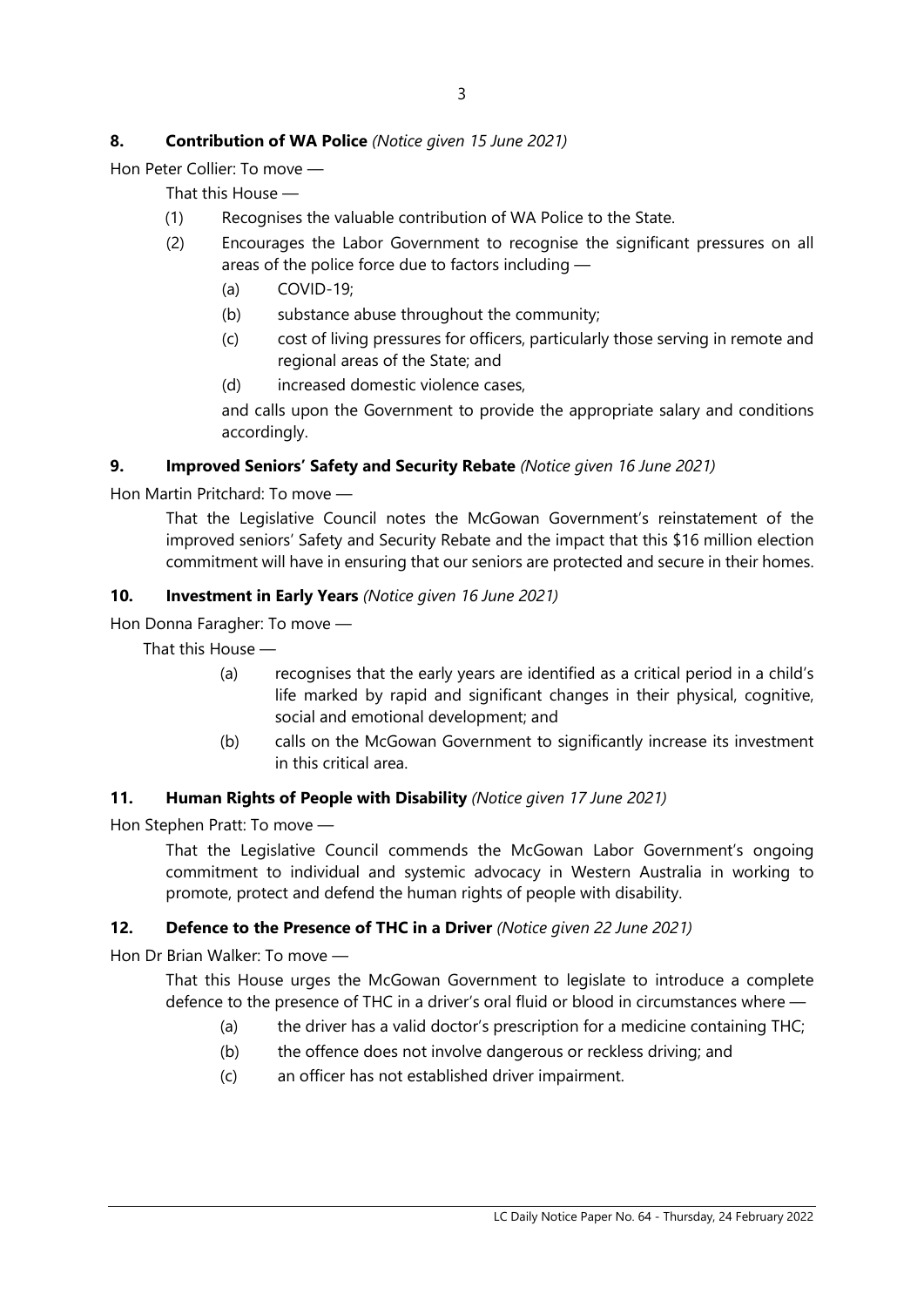# **13. Corruption and Crime Commission — Access to Documents** *(Notice given 24 June 2021)*

Hon Nick Goiran: To move —

That this House —

- (a) expresses its appreciation to the Members and staff responsible for the drafting, tabling and publishing of the  $61<sup>st</sup>$  report of the Standing Committee on Procedure and Privileges (Committee);
- (b) is concerned that good faith negotiations between the Committee and the Corruption and Crime Commission (CCC) ceased inexplicably;
- (c) notes that the Committee's audit reveals that 1,120 privileged documents were provided without parliamentary approval by the Government to the CCC;
- (d) reasserts that draft parliamentary speeches, motions and questions are subject to parliamentary privilege in the same way as confidential parliamentary committee material such as committee deliberations and draft report recommendations; and

encourages the CCC to avail itself forthwith of the opportunity to access the more than 450,000 non-privileged records.

# **14. Insurance Commission of Western Australia** *(Notice given 9 September 2021)*

Hon Nick Goiran: To move —

That this House —

- (1) Notes that the Insurance Commission of Western Australia (Commission)
	- (a) received \$665.4 million on 11 September 2020 as its share of the settlement of the Bell Group litigation settlement;
	- (b) were not involved in the preparation of the Premier's media release on 4 October 2020 which said that every residential household would from 1 November 2020 receive a one-off \$600 electricity bill credit "funded from the recent Bell Group settlement";
	- (c) paid approximately \$200 million to the Government in 2020-21 by way of tax equivalent payments on the Bell settlement sum; and
	- (d) have covered approximately \$292 million in costs arising from the Bell litigation leaving it with an after tax net sum of \$173 million.
- (2) Expresses its concern that the Premier
	- (a) misled Western Australians when he made his electricity credit announcement on 4 October 2020; and
	- (b) did not have the Bell settlement funds when the electricity bill credits were issued.
- (3) Reminds the Premier that the funding of the Bell Group litigation was derived from a WA Inc levy imposed on motorists.
- (4) Calls on the Premier to
	- (a) acknowledge that the Commission Board owe fiduciary duties;
	- (b) undertake not to interfere with the discharge of those duties; and
	- (c) table any reports he receives from the Commission under sections 28 or 29 of the *Insurance Commission of Western Australia Act 1986*.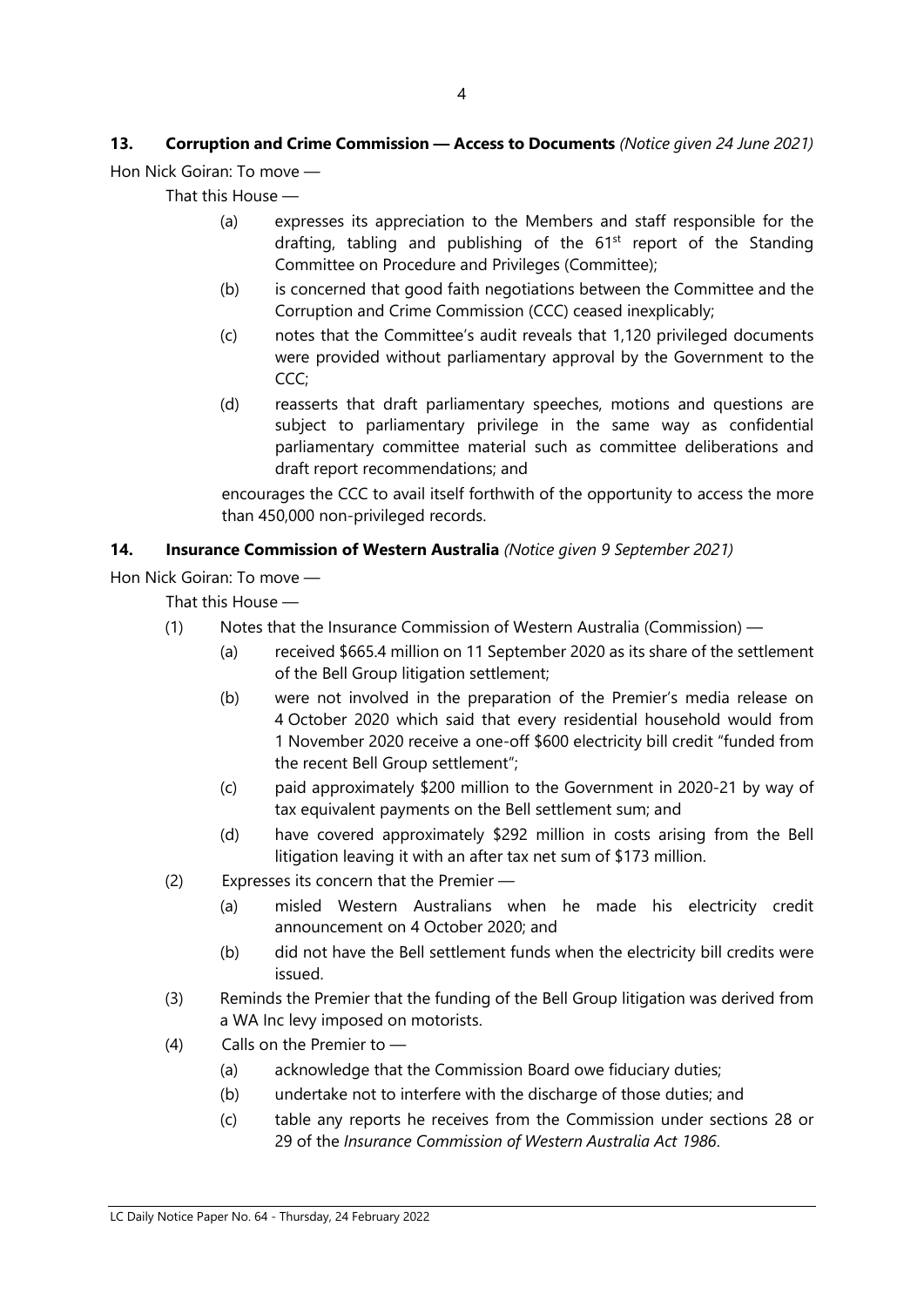**15. Independent Review into the Department of Communities' policies and practices in the placement of children with harmful sexual behaviours in residential care settings** *(Notice given 12 October 2021)*

Hon Nick Goiran: To move —

That this House —

- (1) Thanks the Commissioner for Children and Young People for his *Independent Review into the Department of Communities' policies and practices in the placement of children with harmful sexual behaviours in residential care settings*.
- (2) Notes with grave concern the Commissioner's damning findings which expose that —
	- (a) children raised their concerns, and these were not responded to in a timely manner;
	- (b) the information and knowledge management systems of the Department are not fit for purpose and impede decision making for children and young people and organisational accountability;
	- (c) the Department does not have a cohesive or effective framework or policy, practices or services to understand and respond to children and young people with harmful sexual behaviours;
	- (d) the Department does not consistently ensure that high quality and safe care by well trained and supported staff and carers is provided to children and young people in the care of the CEO in residential care;
	- (e) the Department's risk assessment and management strategies are not effective in consistently preventing, identifying and mitigating risks to children and young people in residential care; and
	- (f) the Department's internal safeguards and review mechanisms do not contribute effectively to the safety of children and young people in residential care.
- (3) Calls on the Government to urgently provide a precise and time bound plan of how it proposes to address the Commissioner's findings and recommendations.

# **16. Amendment to Standing Orders — Removal of Prayers from Formal Business** *(Notice given 13 October 2021)*

Hon Sophia Moermond: To move —

That Standing Order 14(1) be amended by:

- (a) deleting item (a); and
- (b) renumbering the remaining items accordingly.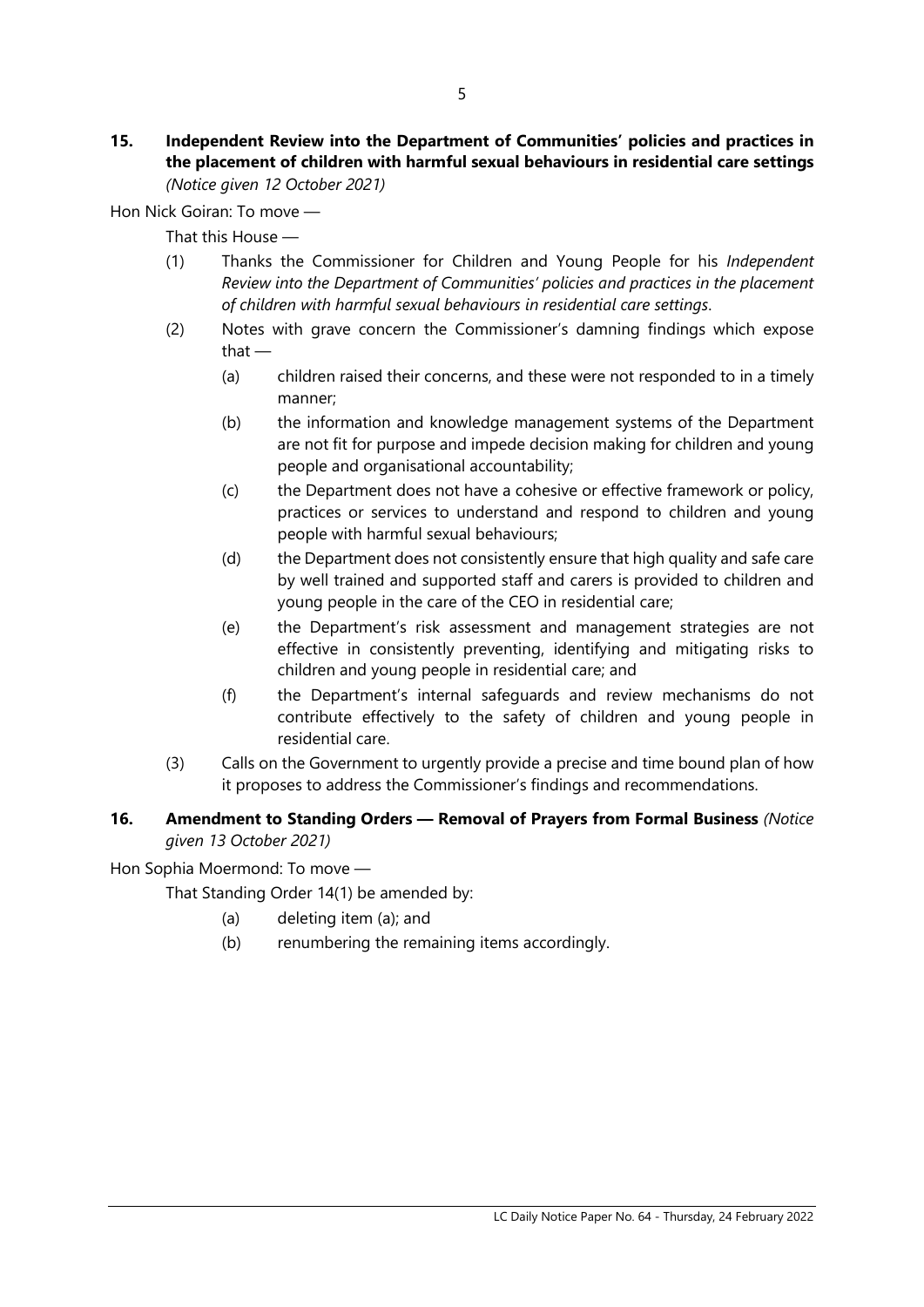# **17. Elder Abuse** *(Notice given 15 February 2022)*

Hon Nick Goiran: To move —

That this House —

- (a) reminds the McGowan Labor Government that its January 2017 election manifesto on responding to elder abuse promised that it would "expedite" amendments to the law surrounding enduring powers of attorney and guardianship;
- (b) notes that on 13 September 2017 the Legislative Council established, on the motion of the Opposition, the Select Committee into Elder Abuse;
- (c) reminds the Government that the Select Committee's  $24<sup>th</sup>$  recommendation in its 2018 Final Report called on it to "act as a matter of urgency";
- (d) notes that more than 5 years have passed since the election promise was made;
- (e) expresses its deep concern about the impact on victims of elder abuse given its prevalence in our State and reports of an increase during the pandemic; and
- (f) calls on the Government to apologise for breaking trust with the victims, the electors and the Parliament, and to make amends without any further delay.

# **ORDERS OF THE DAY**

# **1. City of Stirling Meeting Procedures Local Law 2021 — Disallowance**

 $\overline{\phantom{a}}$ 

 $\overline{\phantom{a}}$ 

Moved (SO 67(3)) 2 December 2021 on the motion of Hon Stephen Pratt (Days remaining 5 after today (Indicative date — 23 March 2022))

That, pursuant to recommendation of the Joint Standing Committee on Delegated Legislation, the *City of Stirling Meeting Procedures Local Law 2021* published in the *Gazette* on 7 September 2021 and tabled in the Legislative Council on 14 September 2021 under the *Local Government Act 1995*, be and is hereby disallowed. (Tabled Paper 544).

#### **2. City of Wanneroo Animals Local Law 2021 — Disallowance**

Moved (SO 67(3)) 17 February 2022 on the motion of Hon Lorna Harper (Days remaining 14 after today (Indicative date — 18 May 2022))

That, pursuant to recommendation of the Joint Standing Committee on Delegated Legislation, the *City of Wanneroo Animals Local Law 2021* published in the *Gazette* on 27 October 2021 and tabled in the Legislative Council on 9 November 2021 under the *Local Government Act 1995*, be and is hereby disallowed. (Tabled Paper 836).

# **3. Conservation and Land Management Amendment Bill 2021** *[LA 7–1] Minister for Emergency Services representing the Minister for Environment*

Second reading adjourned (Thursday, 24 June 2021).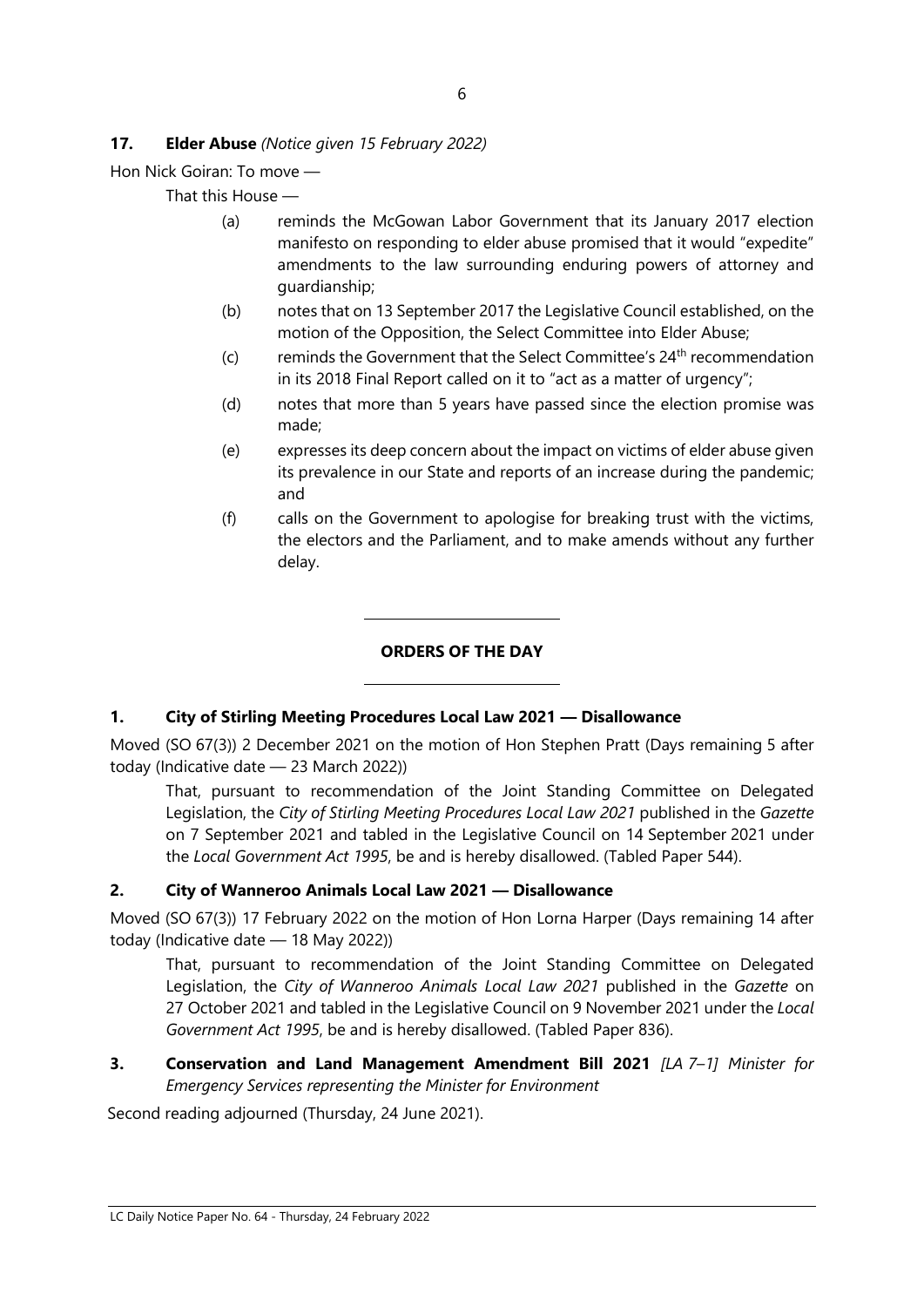**4. Transfer of Land Amendment Bill 2021** *[LA 16–1] Leader of the House representing the Minister for Lands*

Second reading adjourned (Thursday, 5 August 2021).

**5. \*Fair Trading Amendment Bill 2021** *[LC 19–1] Minister for Emergency Services representing the Minister for Commerce*

Second reading adjourned (Wednesday, 23 June 2021).

*See Standing Committee on Uniform Legislation and Statutes Review Report No. 133 (Tabled 10 August 2021).*

*cf SNP 19 Issue 1 — 10 August 2021.*

**6. \*Transport Legislation Amendment (Identity Matching Services) Bill 2021** *[LC 26–1] Leader of the House representing the Minister for Transport*

Committee progress clause 1 (Wednesday, 23 February 2022).

*See Standing Committee on Uniform Legislation and Statutes Review Report No. 134 (Tabled 10 August 2021).*

**7. \*Statutes (Repeals and Minor Amendments) Bill 2021** *[LC 2–1] Parliamentary Secretary to the Attorney General*

Second reading adjourned (Thursday, 6 May 2021).

*See Standing Committee on Uniform Legislation and Statutes Review Report No. 135 (Tabled 31 August 2021).*

**8. \*Administration Amendment Bill 2021** *[LA 13–2] Parliamentary Secretary to the Attorney General*

Second reading adjourned (Tuesday, 7 September 2021). *cf SNP 13 Issue 3 – 13 October 2021.*

**9. Criminal Appeals Amendment Bill 2021** *[LA 35–1] Parliamentary Secretary to the Attorney General*

Second reading adjourned (Wednesday, 8 September 2021).

**10. \*Legal Profession Uniform Law Application (Levy) Bill 2021** *[LA 32–1] Parliamentary Secretary to the Attorney General*

Second reading adjourned (Wednesday, 4 August 2021).

*See Standing Committee on Uniform Legislation and Statutes Review Report No. 136 (Tabled 12 October 2021)*.

**11. \*Legal Profession Uniform Law Application Bill 2021** *[LA 31–2] Parliamentary Secretary to the Attorney General*

Second reading adjourned (Wednesday, 4 August 2021).

*cf SNP 31 Issue 2 – 23 February 2022.*

*See Standing Committee on Uniform Legislation and Statutes Review Report No. 136 (Tabled 12 October 2021)*.

**12. Sentencing Legislation Amendment (Persons Linked to Terrorism) Bill 2021** *[LA 38–2] Parliamentary Secretary to the Attorney General*

Second reading adjourned (Tuesday, 26 October 2021).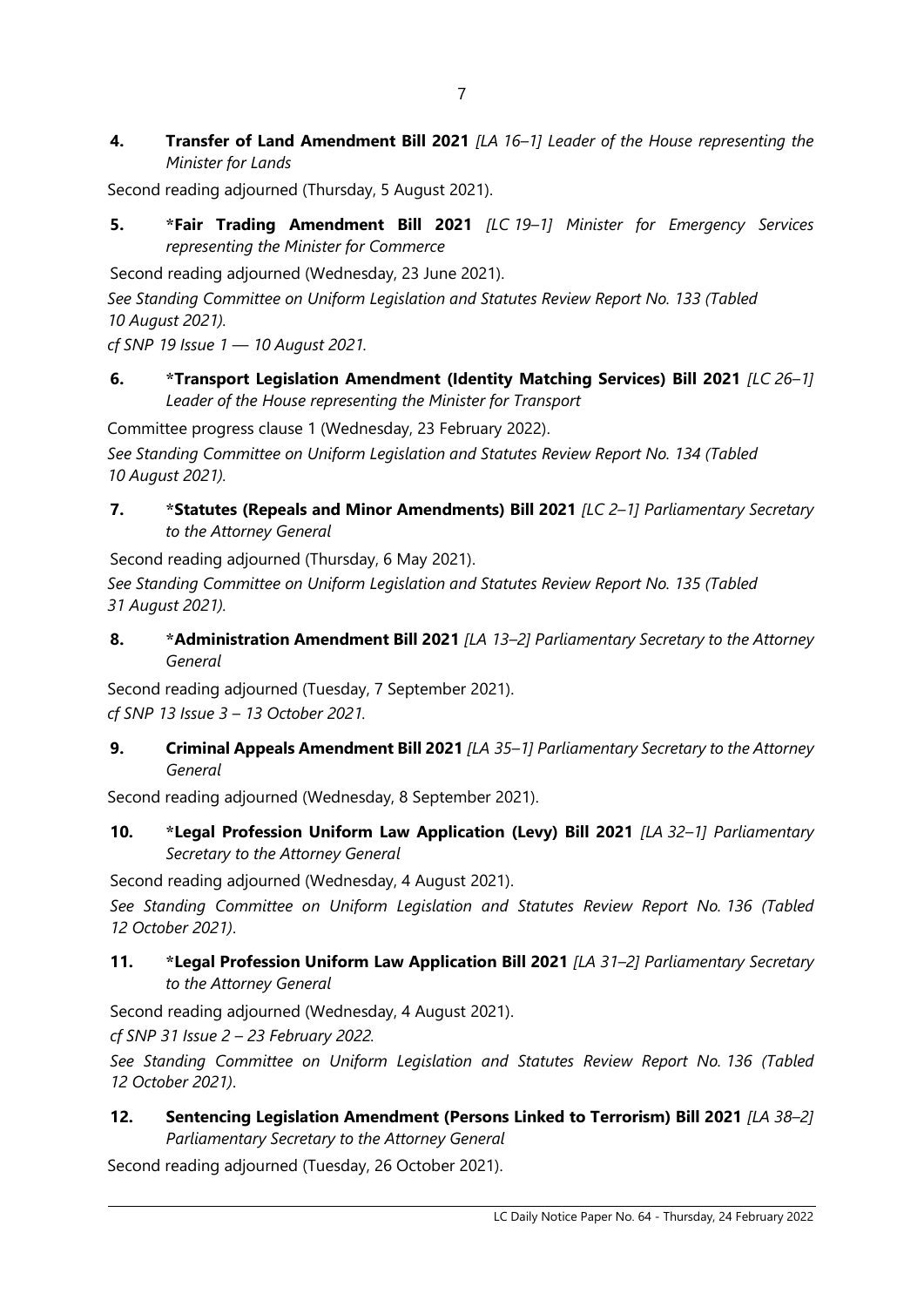**13. Wittenoom Closure Bill 2021** *[LA 28–1] Leader of the House representing the Minister for Lands*

Second reading adjourned (Wednesday, 27 October 2021).

**14. Civil Procedure (Representative Proceedings) Bill 2021** *[LA 37–1] Parliamentary Secretary to the Attorney General*

Second reading adjourned (Thursday, 28 October 2021).

**15. \*Mutual Recognition (Western Australia) Amendment Bill 2021** *[LC 58–1] Leader of the House representing the Premier*

Second reading adjourned (Wednesday, 17 November 2021).

*cf SNP 58 Issue 1 – 23 February 2022.*

*See Standing Committee on Uniform Legislation and Statutes Review Report No. 137 (Tabled 15 February 2022)*.

**16. Standing Committee on Procedure and Privileges — Report 61 — Progress Report: Supreme Court proceedings and matters of privilege raised in the 40th Parliament** *(Tabled 13 May 2021)*

Consideration on the motion of Hon Simon O'Brien (Thursday, 13 May 2021) as follows —

That Recommendation 1 contained in Report 61 of the Standing Committee on Procedure and Privileges, *Progress Report: Supreme Court proceedings and matters of privilege raised in the 40th Parliament,* be adopted and agreed to.

*See Tabled Paper 191 (Tabled 13 May 2021).*

Recommendation 1 states —

A standing memorandum of understanding relating to the compulsory production of evidence and determinations as to material that is subject to parliamentary privilege be advanced between the Legislative Council and relevant investigative agencies, in accordance with the resolution of the Legislative Council of 5 September 2019.

#### **17. Standing Committee on Procedure and Privileges — Report 61 — Progress Report: Supreme Court proceedings and matters of privilege raised in the 40th Parliament** *(Tabled 13 May 2021)*

Consideration on the motion of Hon Simon O'Brien (Thursday, 13 May 2021) as follows —

That Recommendation 2 contained in Report 61 of the Standing Committee on Procedure and Privileges, *Progress Report: Supreme Court proceedings and matters of privilege raised in the 40th Parliament,* be adopted and agreed to.

*See Tabled Paper 191 (Tabled 13 May 2021).*

Recommendation 2 states —

The Committee recommends that the following matters be re-referred to the Procedure and Privileges Committee for inquiry and report:

In relation to the refusal by Ms Emily Roper, the Acting Director General of the Department of the Premier and Cabinet, to comply with a summons to attend and produce documents at 9.00am on Friday, 9 August 2019, issued by the Legislative Council Standing Committee on Procedure and Privileges, and the events leading up to that non-compliance: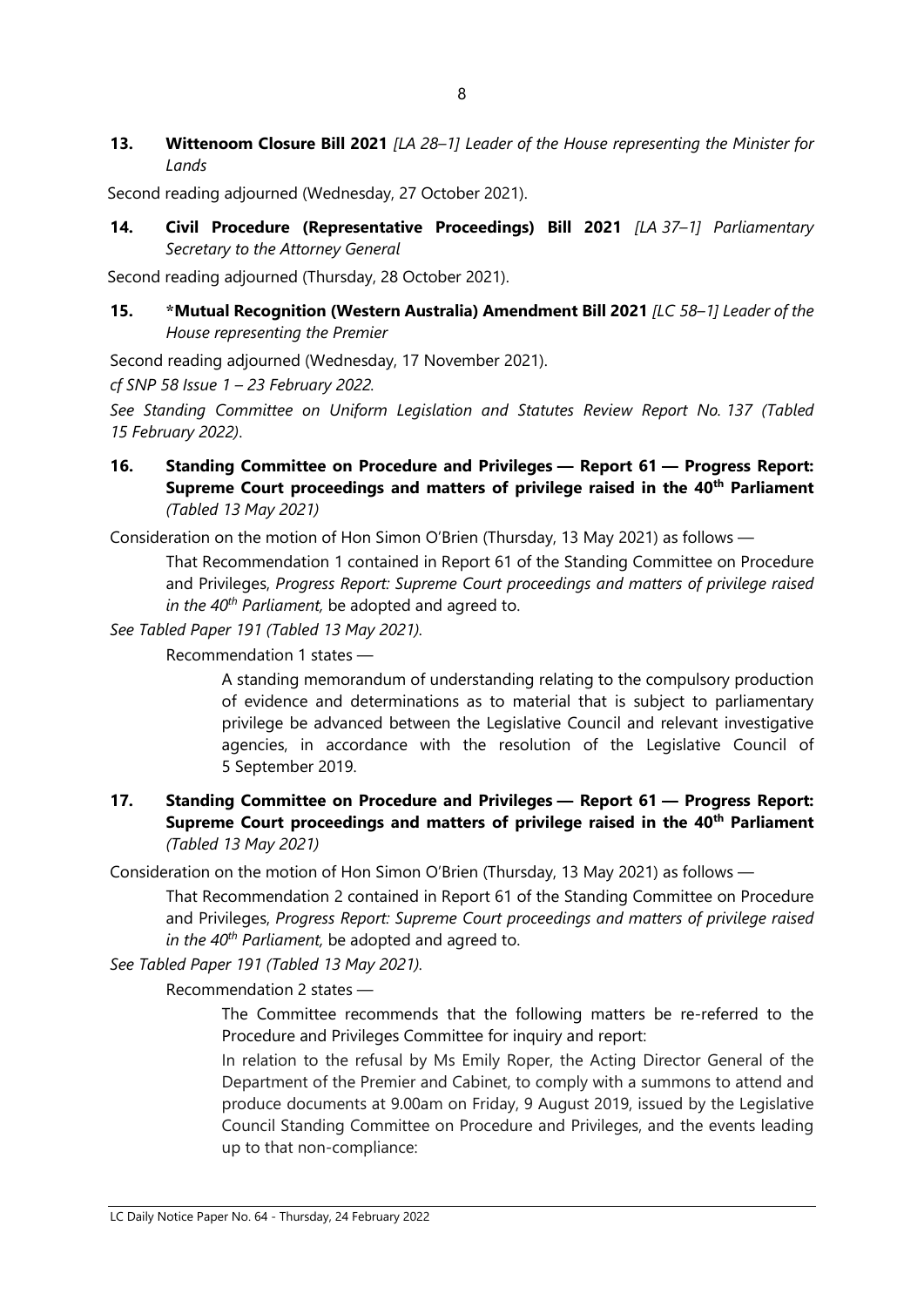- (1) Did Ms Emily Roper, or any other person or body, commit a contempt of the Legislative Council or any breach of its privileges?
- (2) If the Committee so finds that any contempt of the Legislative Council has been committed, or that any of the privileges of the Legislative Council have been breached, then what penalty, if any, should the Legislative Council impose for each contempt or breach?
- **18. Standing Committee on Procedure and Privileges — Report 61 — Progress Report: Supreme Court proceedings and matters of privilege raised in the 40th Parliament** *(Tabled 13 May 2021)*

Consideration on the motion of Hon Simon O'Brien (Thursday, 13 May 2021) as follows —

That Recommendation 3 contained in Report 61 of the Standing Committee on Procedure and Privileges, *Progress Report: Supreme Court proceedings and matters of privilege raised in the 40th Parliament,* be adopted and agreed to.

*See Tabled Paper 191 (Tabled 13 May 2021).*

Recommendation 3 states —

The Committee recommends that the following matters be re-referred to the Procedure and Privileges Committee for inquiry and report:

In relation to the actions of Mr Darren Foster, the Director General of the Department of the Premier and Cabinet, in producing documents to the Corruption and Crime Commission relating to former Members of the Legislative Council without following a procedure that the Legislative Council or the Legislative Council Standing Committee on Procedure and Privileges had authorised for determining issues of parliamentary privilege:

- (1) Did Mr Darren Foster, or any other person or body, commit a contempt of the Legislative Council or any breach of its privileges?
- (2) If the Committee so finds that any contempt of the Legislative Council has been committed, or that any of the privileges of the Legislative Council have been breached, then what penalty, if any, should the Legislative Council impose for each contempt or breach?

# **19. Misuse of Drugs Amendment Bill 2021** *[LC 23–1] Hon Dr Brian Walker*

Second reading adjourned (Thursday, 3 June 2021).

**20. Climate Change and Greenhouse Gas Emissions Reduction Bill 2021** *[LC 48–1] Hon Dr Brad Pettitt*

Second reading adjourned (Thursday, 14 October 2021).

# **21. Retail Trading Hours Amendment Bill 2021** *[LC 62–1] Hon Wilson Tucker*

Second reading adjourned (Thursday, 16 December 2021).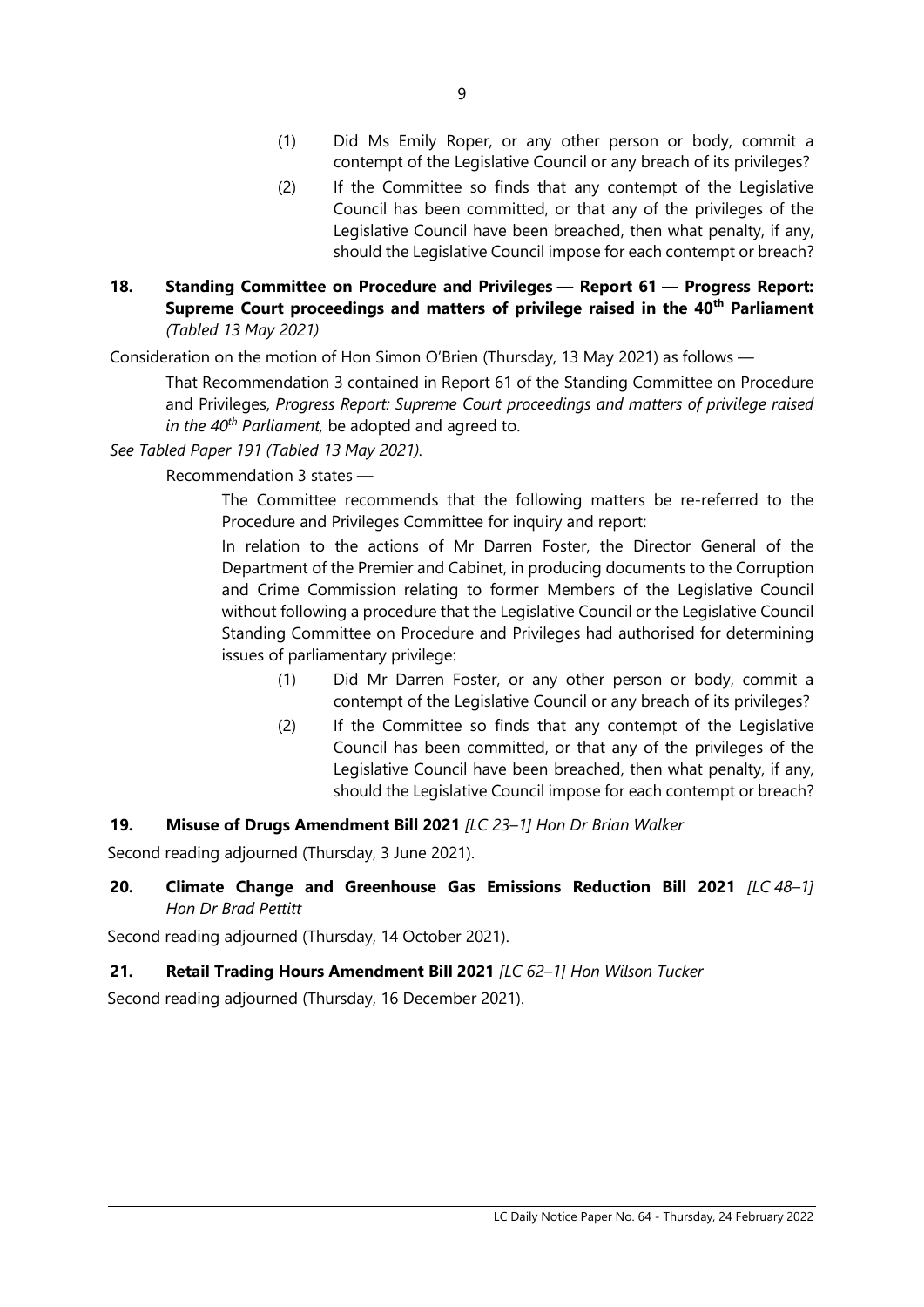## **22. Investment in Digital Inclusion** *(Moved 16 December 2021)*

Resumption of debate adjourned (Thursday, 16 December 2021), on the motion of Hon Wilson Tucker as follows —

That this House:

- (a) recognises the benefits of digital inclusion, particularly in remote and regional areas of Western Australia;
- (b) notes that despite the rollout of the NBN, many regional Western Australians still lack network access and remain effectively digitally excluded; and
- (c) calls on the State Government to increase investment in initiatives to improve network access and digital inclusion for regional Western Australia.

*Total time remaining on motion — 7 mins.*

#### **SELECT COMMITTEES**

#### **1. Select Committee into Cannabis and Hemp** *(Established 13 October 2021)*

 $\overline{a}$ 

 $\overline{a}$ 

On the motion of Hon Dr Brian Walker as follows —

(1) A Select Committee to be known as the Cannabis and Hemp Select Committee is established.

The Select Committee is to inquire into and report on the potential to amend the current legislation and regulations which apply to cannabis and hemp in Western Australia, with particular reference  $to -$ 

- (a) the current barriers to pharmaceutical nutraceutical use of cannabinoid products;
- (b) medicinal cannabis, its prescription, availability and affordability; and
- (c) the potential benefits and risks of permitting industrial hemp for human consumption.

The Select Committee shall consist of five members, namely: Hon Dr Brian Walker (Chair); Hon Matthew Swinbourn (Deputy Chair); Hon Jackie Jarvis; Hon Lorna Harper and Hon James Hayward. The Select Committee may table interim reports, and is to table its final report by no later than 12 months after the committee has been established.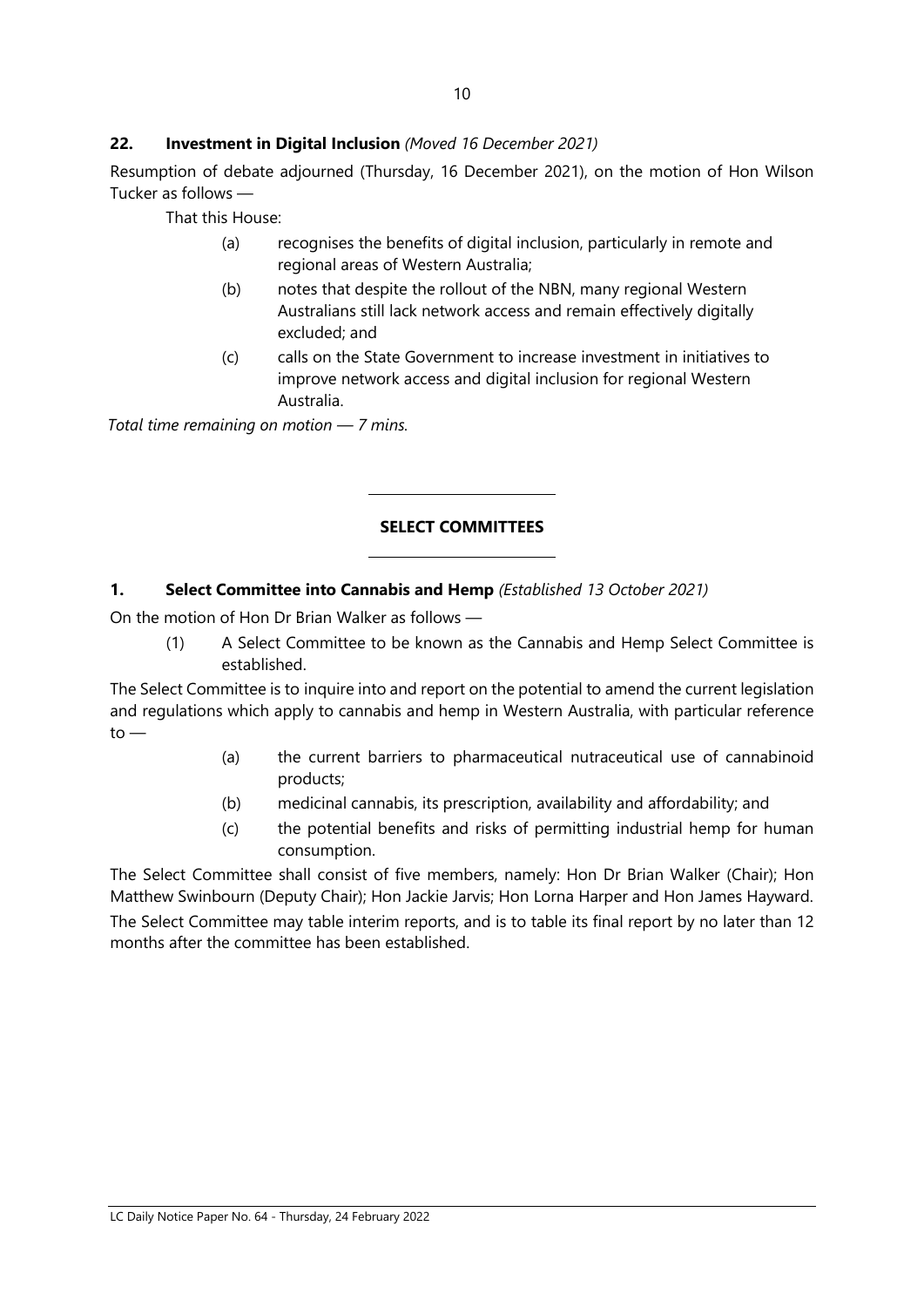# **COMMITTEE INITIATED INQUIRIES**

 $\overline{a}$ 

 $\overline{a}$ 

**1. Standing Committee on Public Administration — Terms of Reference: Inquiry into the delivery of ambulance services in Western Australia** *(Notice given 22 June 2021)*

Resolution of the Committee on 17 June 2021 to commence an Inquiry into the delivery of ambulance services in Western Australia with the following terms of reference —

- (a) how 000 ambulance calls are received, assessed, prioritised and despatched in the metropolitan area and in the regions;
- (b) the efficiency and adequacy of the service delivery model of ambulance services in metropolitan and regional areas of Western Australia;
- (c) whether alternative service delivery models in other jurisdictions would better meet the needs of the community; and
- (d) any other matters considered relevant by the Committee.

The Committee intends to table its report by March 2022.

**2. Standing Committee on Estimates and Financial Operations — Terms of Reference: Inquiry into the financial administration of homelessness services in Western Australia** *(Notice given 18 November 2021)*

Resolution of the Committee on 17 November 2021 to commence an Inquiry into the financial administration of homelessness services in Western Australia with particular focus on —

- (a) the current funding and delivery of services
- (b) 'All Paths Lead to a Home', Western Australia's 10-Year Strategy on Homelessness 2020-2030
- (c) existing data systems and how data informs service delivery
- (d) any other related matter.

 $\overline{\phantom{a}}$ 

 $\overline{\phantom{a}}$ 

*Pursuant to Standing Order 163, Hon Steve Martin is substituted for Hon Nick Goiran and Hon Dan Caddy is substituted for Hon Samantha Rowe for the duration of this inquiry.*

#### **CONSIDERATION OF COMMITTEE REPORTS**

**1. Joint Standing Committee on the Commissioner for Children and Young People — Report No. 2 — Report Review 2020-21: Examination of selected reports by the Commissioner for Children and Young People** *(Tabled 18 November 2021)*

Continuation of remarks Hon Pierre Yang — 7 mins (Wednesday, 23 February 2022) on the motion of Hon Jackie Jarvis that the report be noted.

*See Tabled paper 895.*

*Time remaining on motion — 3 hours, 2 mins. (Motion to be postponed in 2 mins).*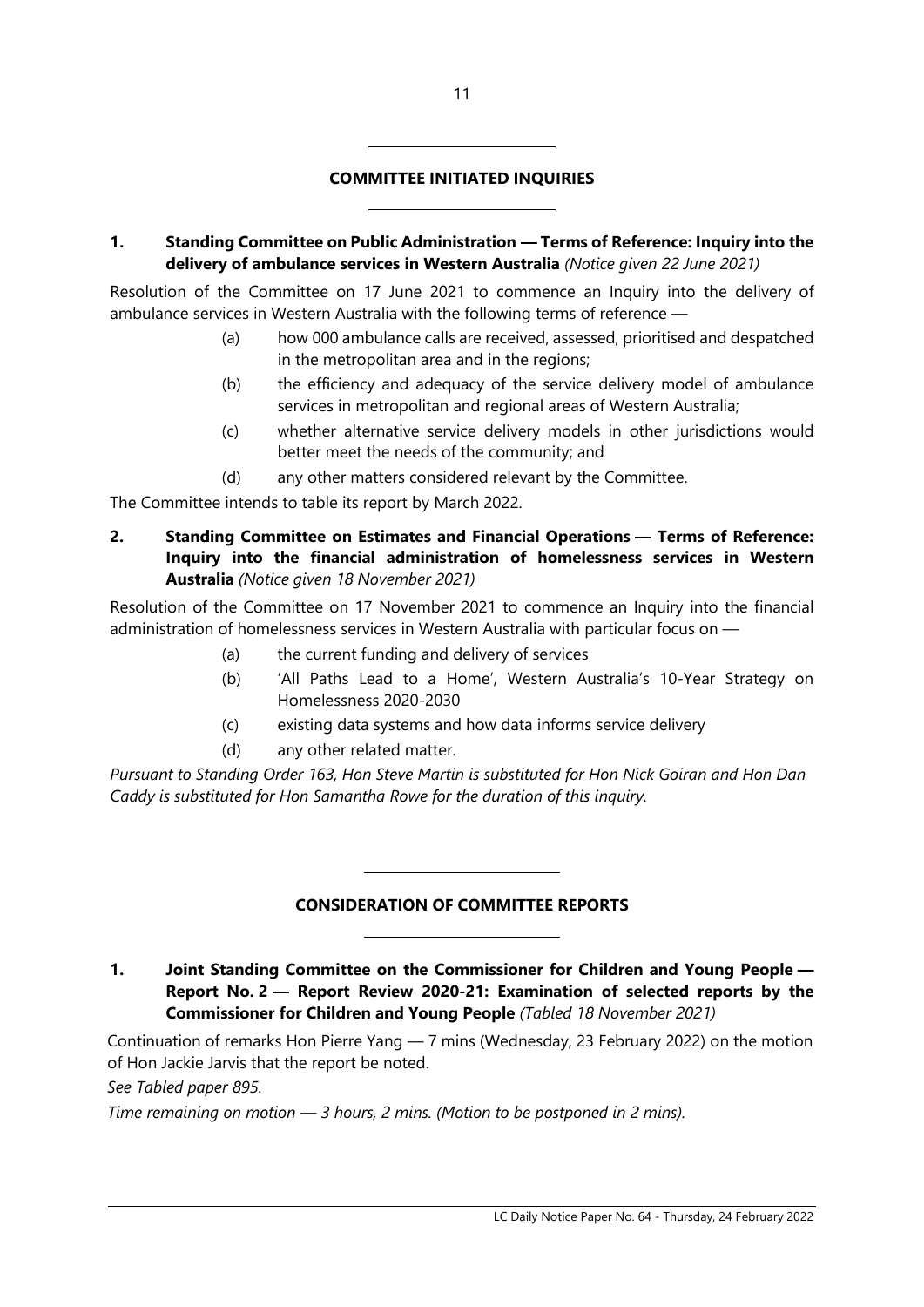**2. Joint Standing Committee on the Commissioner for Children and Young People — Report No. 3 — The merits of appointing a commissioner for Aboriginal children and young people** *(Tabled 18 November 2021)*

Consideration. *See Tabled paper 896.*

**3. Standing Committee on Estimates and Financial Operations — Report No. 85 — Consideration of the 2021-22 Budget Estimates** *(Tabled 30 November 2021)*

Consideration. *See Tabled paper 937. Government Response Tabled 15 February 2022 (Tabled Paper 1009)*.

**4. Joint Standing Committee on the Commissioner for Children and Young People — Report No. 1 — Annual Report 2020–2021** *(Tabled 16 September 2021)*

Resumption of debate (Wednesday, 8 December 2021) on the motion of Hon Neil Thomson that the report be noted.

*See Tabled paper 678.*

*Time remaining on motion — 2 hours.* 

*Standing Order 110(2A) and (2B) applied — 10 November 2021, 8 December 2021.*

**5. Joint Standing Committee on the Corruption and Crime Commission — Report No. 1 — Annual Report 2020–21** *(Tabled 9 September 2021)*

Continuation of remarks Hon Jackie Jarvis — 6 mins (Wednesday, 16 February 2022) on the motion of Hon Dr Steve Thomas that the report be noted.

*See Tabled paper 536.*

*Time remaining on motion — 1 hour.* 

*Standing Order 110(2A) and (2B) applied — 15 September 2021, 27 October 2021, 16 February 2022*.

**6. Joint Standing Committee on the Corruption and Crime Commission — Report No. 2 — If not the CCC … then where? An examination of the Corruption and Crime Commission's oversight of excessive use of force allegations against members of the WA Police Force** *(Tabled 9 September 2021)*

Continuation of remarks Hon Nick Goiran — 4 min (Wednesday, 23 February 2022) on the motion of Hon Dr Steve Thomas that the report be noted.

*See Tabled paper 537.*

*Government Response Tabled 30 November 2021 (Tabled Paper 913)*.

*Time remaining on motion — 1 hour.*

*Standing Order 110(2A) and (2B) applied — 13 October 2021, 17 November 2021, 23 February 2022.*